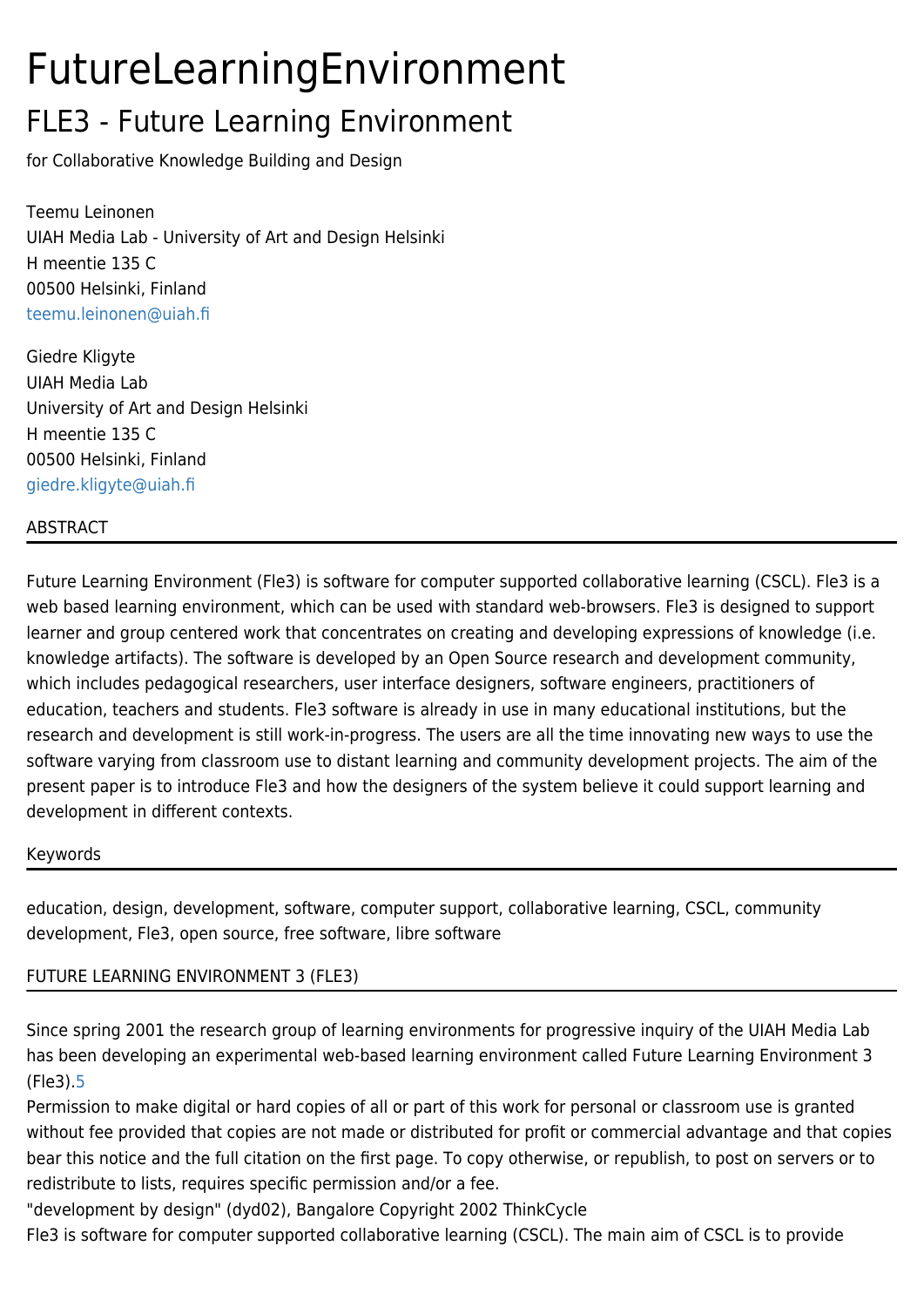students with advanced computer tools for knowledge production taking place in interaction among a community of learners[.15](https://tiki.org/15) In most of the CSCL applications (e.g. CSILE, CoNotes, Belvedere, Knowledge Forum) the knowledge production takes place in a shared working space where students add to the database their knowledge products and carry out progressive discourse interaction[.10](https://tiki.org/10) Fle3 is designed for learner and group centered work that concentrates on creating and developing expressions of knowledge[.11](https://tiki.org/11) In Fle3 each user has a user account. To use Fle3 one may install Fle3 software to a server in a network or just use it in a single computer. The network used can be the "public internet" or local area network or Intranet using Internet protocol. This way Fle3 can be installed at a classroom, school, school district, communal center,at national or international level depending on what kind of learning, design or development projects it will be used for. Installing it into a local area network is a good solution in order to achieve better security and ensure students' privacy than when installing the system to the public Internet. For instance in schools with wireless local area network (wlan) the teacher's computers can act as the Fle3 server for the class and the students may contact the server with their laptops or any computer in the school building.

On the other hand Fle3 can be used just with a single PC computer. Each user may login to the system with their own user name and password and work with the Fle3, rotating the use of the computer. Connection to "public Internet" is not required but recommended as students may use Internet to browse and search information related to their studies or project work.

Fle3 users, teachers and students, can use Fle3 with standard web browsers. Fle3 is designed to work with every web browser (Netscape, Opera, Explorer, Mozilla, Konqueror) on every operating system (Unix, Linux, Mac OS, Windows, etc.). Furthermore Fle3 is usable with standard web browsers in hand held computers and mobile phones (e.g. Nokia Communicator). Fle3 is easy to localize to different languages. Currently Fle3 supports twelve languages.

Fle3 is Open Source[13](https://tiki.org/13) and Free Software[6](https://tiki.org/6) (also called Libre Software) released under GNU the General Public License (GPL[\)7.](https://tiki.org/7) The license is protecting users freedom to use, modify and distribute Fle3. Fle3 is a Zope product, written in Python. Zope is Open Source application server that runs on almost all Operating Systems (Linux, MacOs X, \*BSD, etc.) and Microsoft Windows.

Fle3 consist of modules that are designed to facilitate collaborative knowledge building and collaborative design work through a constructive process. The modules are: user's WebTop (virtual desktops), Knowledge Building module and Jam Session module[12](https://tiki.org/12). The staff and people taking care of the courses and course participants have tools for managing users, courses and participants of the courses.

### WebTop

Each user of Fle3 gets a personal WebTop. WebTops can be used to store different items (documents, files, links to resources in the web, link to knowledge building notes and jam session artifacts) related to the studies or project and organize them into folders. The items in the WebTops are shared with other users in the same course or project, as users may visit each other WebTops.

Only the owner of a WebTop may create, edit and remove items in her WebTop, but visitors may read the items. The WebTop also includes a shared "course folder" for each course or collaborative project. The shared folder is available in the Knowledge Building and Jamming, modules as well.

# Knowledge Building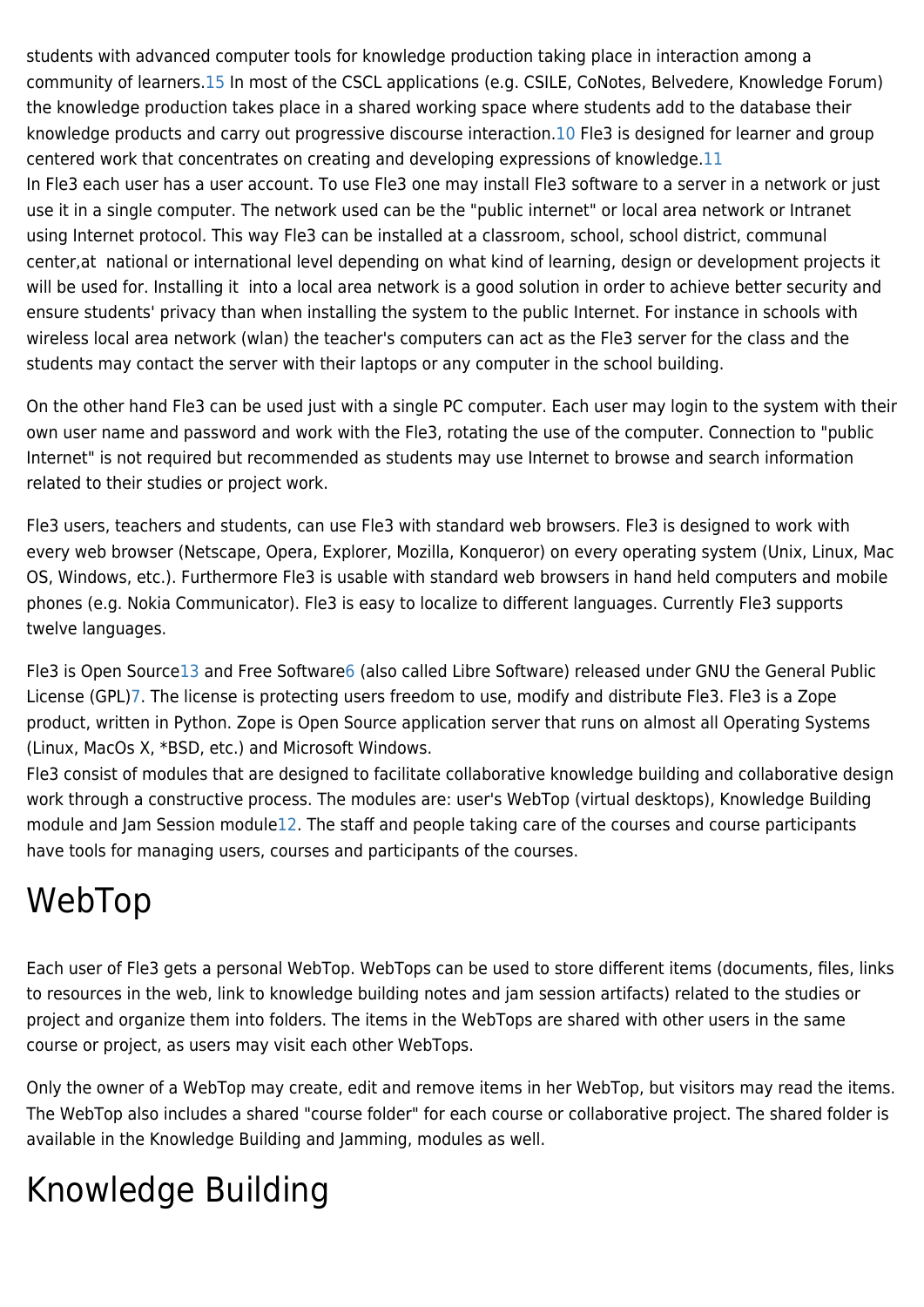With the Knowledge Building tool, groups may carry out knowledge building dialogues, theory building and debates by storing their thoughts into a shared database. The knowledge building discussion is scaffolded and structured by knowledge types, which label the thinking mode of each discussion note. The Knowledge Building tool contains two default "knowledge type sets": (1) Progressive Inquiry, and (2) Design Thinking. Fle3 Users with enough user rights may also copy, edit and create new "knowledge type sets" to the system. Depending on the knowledge type set selected, users gets guidelines and checklist to write their notes to the database.

The Progressive Inquiry knowledge type set contains the following knowledge types:

Problem; My Explanation (Picture 3); Scientific Explanation; Evaluation of the Process and Summary.

The knowledge types scaffold students to carry out research kind of activities, which are deepening their understanding of the area under study. Complementary the knowledge type set made for collaborative design contains the following knowledge types:

Design Context; Design Challenge; My Design Idea; New Information; Evaluating an Idea; Organizing the Process and Summary.

To write their contributions to the knowledge building, the system offers a checklist (Picture 3) explaining the participants what kind of things the note should include to advance the process. E.g. when writing New Information -note in design knowledge building the Flea "agent" asks from the author: "Does the note present some new information related to the design task?

Remember to mention the source where you got the new information:

- by interviewing users

- by analyzing the design context?
- studying earlier design solutions of others."

The knowledge type sets guides students to think adequate and important things related to the process, and this way helps students to write more significant notes to the database. As an aid for helping users to follow the knowledge building discussion, users may take different kind of views to the knowledge building database by sorting the notes as a discussion thread, by writer, by knowledge type of by date. An advanced search engine for the knowledge building is under development and will be published in the next version.

## Jamming

Jamming tool is a shared space for collaborative construction of digital artifacts (pictures, text, audio, video). A study group may work together with some digital artifacts by simply uploading and downloading files. Versions are tracked automatically and different versions are displayed graphically. Users may also add annotations to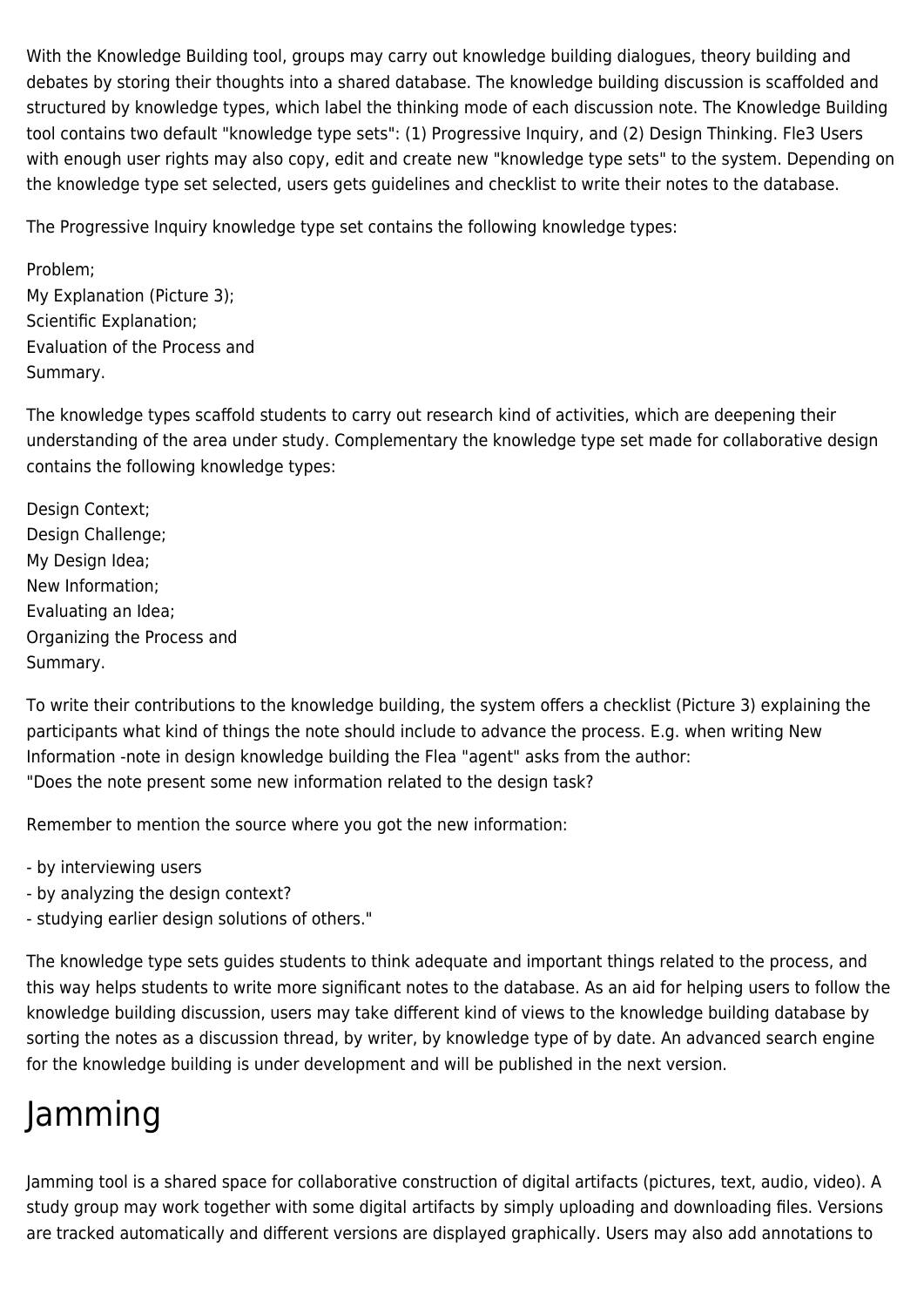.

.

When setting up a jam session the tutor may choose from three types of jam sessions; (1) "mutate on previous" or (2) "explore possibilities" and (3) diverge and converge. This gives the users slightly different possibilities to make new versions and to make references to earlier versions. Originally the Jamming tool was designed (to be used) for visualizing ideas in a group. However we have noticed that Jamming could be used for many different kinds of collaborative design work that requires versioning. The artifacts under process can be text, picture, poster, music, video, animation, multimedia or a piece of software.

### Course and User Management

The staff and teachers taking care of the courses and course participants have tools for managing users, courses and participants of the courses. With the user management tools staff users may add new users manually or by inviting them via email. With the course management tools staff users may add users to courses with a role of being student, tutor or teacher in that particular course.

Furthermore staff users may manage the knowledge type sets, create new ones, copy and edit existing ones and export and import them between Fle3 systems.

The staff users may also import and export course in XML format, compatible with the Educational Modelling Language - EML defined by the Netherlands Open University[.4](https://tiki.org/4) In the same way the administrator of Fle3 server may export the whole database in XML and import the package to another Fle3 server.

### FLE3 USER AND DEVELOPER COMMUNITY

Fle3 is already in use in several educational institutions. The design of Fle3 is done in Open Source / Free Software community adapting also the methods of user centered and participatory design[.3](https://tiki.org/3) The members of the development community include pedagogical researchers, user interface designers, software engineers, and practitioners of education, teachers and students. The community developing Fle3 is using several online tools to coordinate the work. The main development activities take place in the Free Software Foundation's Savanna[h14](https://tiki.org/14) service set up for Open Source software development. Furthermore mailing lists are used to coordinate development activities and Fle3 is used itself by the core design team for collaborative design.

Fle3 research and development follows the procedure of action research, which can be described as an interacting spiral and loop of (1) looking, (2) thinking and (3) acting.[16](https://tiki.org/16) In our core research and development team in the UIAH Media Lab the looking stage takes place by using Fle3 ourselves. From other users we also collect User Stories that propose changes and new features. Thinking and analyzing possible new features is done in cooperation with pedagogical researchers of the Centre for Research on Networked Learning and Knowledge Building, University of Helsinki.[1](https://tiki.org/1) All potential features are considered deeply from pedagogical, usability and accessibility points of view. Finally the research and development group takes action by designing and building the first prototypes for testing. The aim is to get into rapid prototyping process where possible new features are quickly implemented to be part of the software and tested with real users in a real situation. Rapid prototyping is a method used in design process for problem solving, exploration and sharing of thoughts[.9](https://tiki.org/9)

#### **DISCUSSION**

Originally the term hacker means a person who wants to do things he is passionate about, uses his creativity and builds things for the good of all. Originally the word hacker doesn't refer to computer criminals. Hackers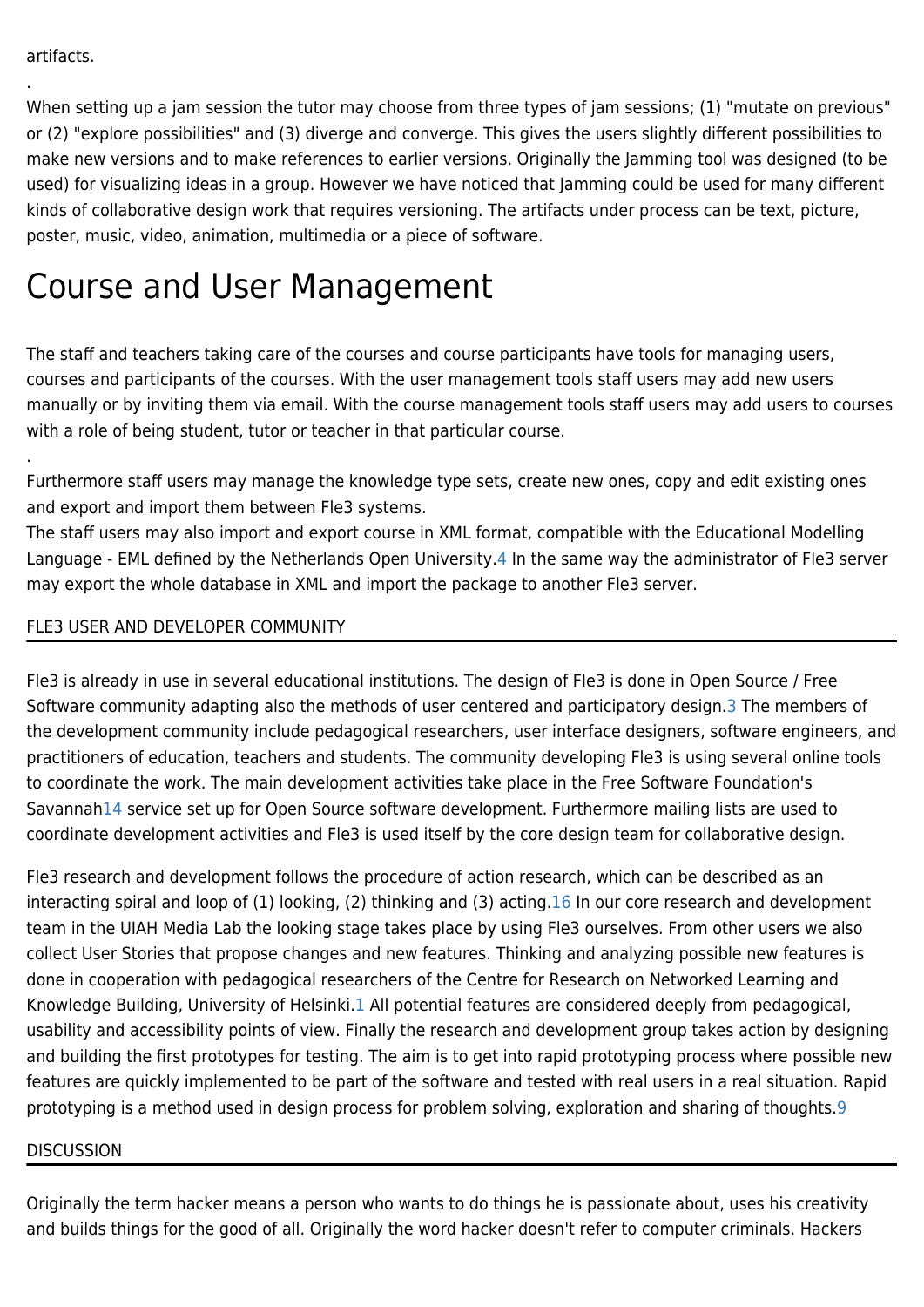doing Open Source / Free Software base their work on the belief that information sharing is a powerful positive good.[8](https://tiki.org/8)

Most of the Open Source / Free Software is done by hackers for hackers. Most of the hackers doing software are highly skilful programmers. For this reason usability and learnability have not been any crucial questions. In Fle3 research and development we have tried to combine the best hackers' ways of working with meaningful design process to ensure that end-users not familiar with computer technology and software can also benefit from Open Source and Free Software. In addition we have tried to design similar kind of tools for schools and universities, which are used by the hacker community.

In the growth of Open Source / Free Software, critical tools have been email, FTP, newsgroups, IRC and WWW (all these tools were developed by the community itself). Without these tools there would not be such community of developers as there is today. There is analogy between the tools of the Open Source / Free Software community and the tools of Fle3. In the case of Fle3, the WebTops are like home directories in Unix world, Knowledge Building is one kind of easy to use newsgroup application with specific pedagogical and cognitive support and the Jamming module can be seen as a Concurrent Versioning System [2](https://tiki.org/2) (CVS) for the rest of us. However, Fle3 is made not for the Open Source / Free Software community but for ordinary people in schools, universities and other communities. For this reason the usability, accessibility, learnability and pedagogical aspects are critical.

Fle3 research and development is still work in process. The software is already released, but a lot of pedagogical testing, evaluation and research must be done to recognize and develop the best practices of using the software. Naturally, Fle3 software is also under ongoing reviewing and may change in time. Cooperation with teachers, students and pedagogical researchers around the world are essential when designing and developing this kind of specific tool.

Our research group's vision, which we hope we share with other members of Fle3 Open Source / Free Software community, is that Fle3 could empower people in many different areas of human interest, varying from science, to politics and social questions, to art and design. Same way as the tools of the Open Source / Free Software community have lead to empowerment and emancipation of the members of the community in the field of technology we hope that Fle3 could do something similar in other areas of human development.

#### **REFERENCES**

Centre for Research on Networked Learning and Knowledge Building, University of Helsinki <http://www.helsinki.fi/science/networkedlearning/eng/>

Concurrent Versioning System - <http://www.cvshome.org>

Ehn, P. (1992). Scandinavian Design: On Participation and Skill. In P. S. Adler and T. A. Winograd (Eds.), Usability: Turning technologies into tools. New York. Oxford University Press.

EML -<http://eml.ou.nl>

Fle3 - <http://fle3.uiah.fi>

Free Software Foundation Europe - <http://www.fsfeurope.org>

GNU General Public License - <http://www.gnu.org/licenses/gpl.html>

Himanen, P., Torvalds, L., Castells, M. (2001). The Hacker Ethic and the Spirit of the Information Age. Random House, 2001.